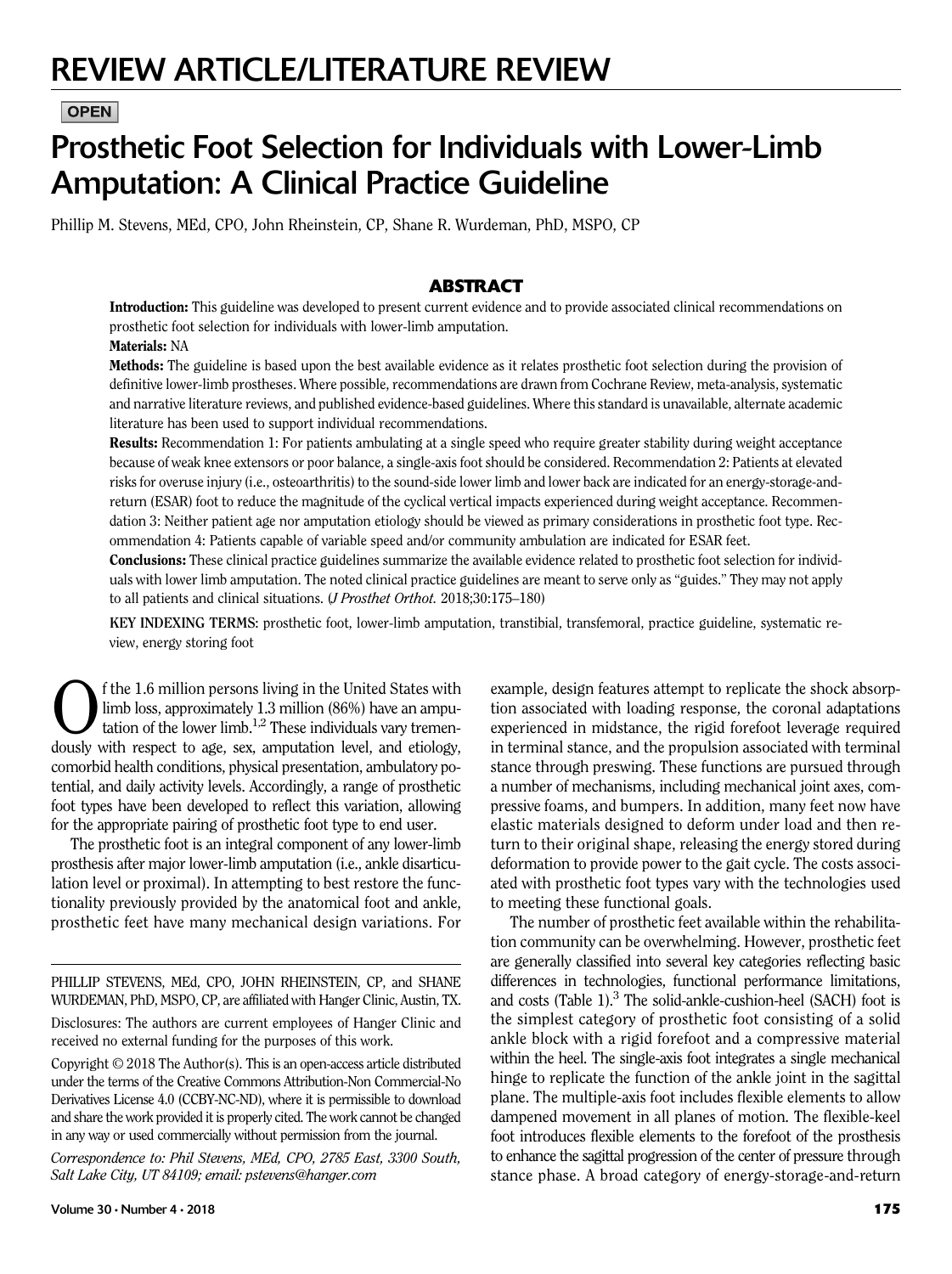|  |  |  |  |  |  |  |  | Table 1. Basic prosthetic foot categories for lower-limb prostheses <sup>3</sup> |
|--|--|--|--|--|--|--|--|----------------------------------------------------------------------------------|
|--|--|--|--|--|--|--|--|----------------------------------------------------------------------------------|

| Foot classifications             | Description                                                                                                                                                                                                                                                                                                                                       |
|----------------------------------|---------------------------------------------------------------------------------------------------------------------------------------------------------------------------------------------------------------------------------------------------------------------------------------------------------------------------------------------------|
| Solid-ankle-cushion-heel (SACH)  | Foot type consisting of a solid ankle block with a rigid forefoot and a cushioned heel. Generally<br>indicated for patients with very limited ambulation ability and/or potential.                                                                                                                                                                |
| Single axis (SA)                 | Original articulated foot type in which a simple hinge mimics the function of the ankle in a single<br>plane of motion. Compressive adjustable bumpers are generally used to control this motion.<br>Generally indicated for patients with limited ambulatory ability and/or potential for whom loading<br>response threatens sagittal stability. |
| Multiple axis (MA)               | Articulated foot type in which flexible elements in the ankle block allow dampened movement across<br>all three planes of motion. Generally indicated for patients with limited ambulatory ability and/or<br>potential that extends beyond household ambulation.                                                                                  |
| Flexible keel (FK)               | Foot type in which the forefoot or keel is constructed of flexible elements that deform under load to enhance<br>progression of the center of pressure through stance phase. Generally indicated for patients with limited<br>ambulatory velocities or potential due to the limited energy return profiles of this foot category.                 |
| Energy-storage-and-return (ESAR) | Foot type constructed of elastic materials that deflect under load, storing energy that is returned later<br>in the gait cycle as the material returns to its original shape. Generally indicated for patients with the<br>ability and/or potential for community ambulation across variable speeds and surfaces.                                 |

(ESAR) feet is constructed of elastic materials that deform under load, storing potential energy that is released later in the gait cycle when these elements return to their original shape.<sup>3</sup>

Clinical practice guidelines (CPGs) are increasingly common in health care, with the US Agency for Healthcare Research and Quality (AHRQ) now housing over 1700 practice guidelines in its National Guideline Clearinghouse.<sup>4</sup> Yet, the field of orthotics and prosthetics is underrepresented in this area, with only a single CPG listed in the AHRQ database. Encouragingly, the field has begun to develop and publish practice guidelines across a range of care episodes including the management of plagiocephaly,<sup>5</sup> postoperative care after transtibial amputation, $6$ prosthetic foot selection for individuals with lower-limb amputation,7 prescription guidelines for microprocessor-controlled prosthetic knees in the South East England,<sup>8</sup> and a two-part "Dutch evidence-based guidelines of amputation and prosthetics of the lower extremity."9,10

The scope and depth of CPGs are variable, with direct implications on their resultant clinical relevance and ultimate incorporation into practice. The current effort is modeled after the CPGs of the American College of Physicians,<sup>11</sup> with necessary adaptations to accommodate the emerging evidence base of orthotic and prosthetic care. The stated goals of this approach are to "provide clinicians with clinical based guidelines based upon the best available evidence; to make recommendations on the basis of that evidence; to inform clinicians of when there is no evidence; and finally, to help clinicians deliver the best health care possible."<sup>11(p194)</sup>

Clinical utility is of paramount importance in this effort, culminating in a small number of succinct, actionable, evidencebased recommendations.<sup>12</sup> Notably, within this framework, although the resultant CPGs represent a comprehensive overview of available literature, deficits in the available literature preclude CPGs within this framework from providing comprehensive clinical guidance.

The purpose of this guideline is to present the available evidence with respect to determining the most appropriate

prosthetic foot type for individuals with lower-limb amputation in consideration of their clinical presentation. The target audience for this guideline includes prosthetists, surgeons, physicians, physical therapists, and policy makers. The target patient population comprises individuals who have experienced major lower-limb amputation (i.e., ankle-disarticulation level or proximal), who have experienced adequate healing at the primary wound site to permit prosthetic fitting, and who have the desire and potential or demonstrated ability to ambulate with a prosthesis.

A Medline search was conducted on through April 2016 to locate sources of evidence statements within the published literature. The following search terms were used: "lower limb amputation" AND "prosthesis," "prosthetic feet" OR "components," AND "systematic review" OR "meta-analysis." This search yielded 96 abstracts. Of these, four papers were identified as secondary knowledge sources (i.e., meta-analysis, systematic review, or evidence-based guidelines) that synthesized published findings of primary knowledge related to the performance characteristics of prosthetic foot types. These publications include a Cochrane Review,<sup>13</sup> published national evidence-based guidelines,  $10$  a systematic review,  $6$  and an evidence-based narrative review and meta-analysis.<sup>14</sup> An additional recent systematic review with meta-analysis that had not yet been indexed but had been published was also identified and included.<sup>15</sup>

In more recent publications, where authors provided explicit evidence statements, these were extracted for subsequent synthesis. If explicit evidence statements were not provided, well-supported narrative statements were extracted. Extracted statements are summarized in Table 2. Statements addressed the following key considerations:

1. Comparative effectiveness: Where available, statements related to the comparative efficacy of various foot types were extracted from secondary knowledge sources.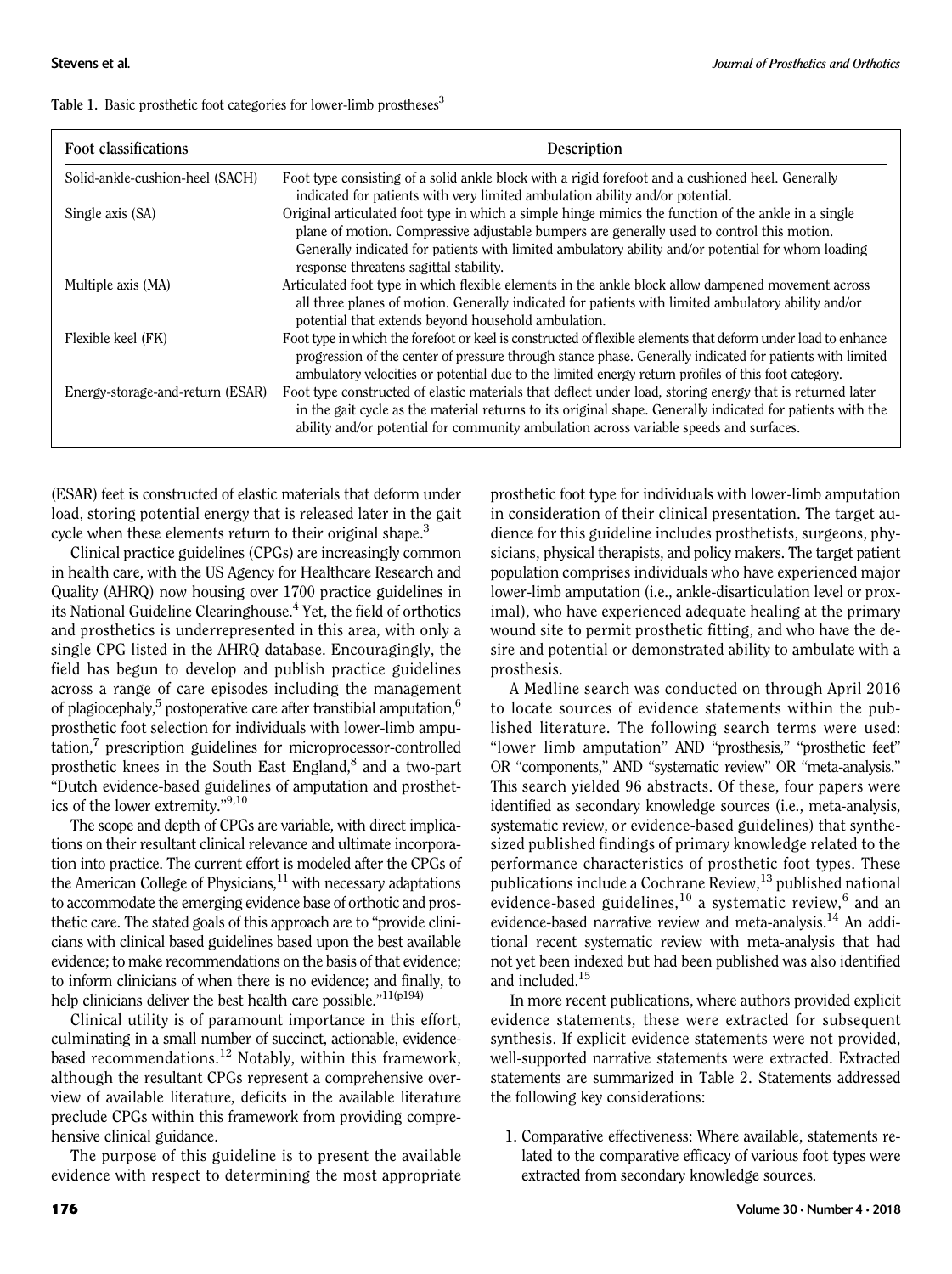|  |  | Table 2. Evidence statements taken from secondary knowledge sources |  |  |  |  |  |
|--|--|---------------------------------------------------------------------|--|--|--|--|--|
|--|--|---------------------------------------------------------------------|--|--|--|--|--|

| Publication                    | Evidence type<br>(means of extracting statement)                                         | Evidence statements                                                                                                                                                                                                                                                                                                                                                                                                                                                                                                                                                                                                                                                                                                                                                                                                                                                                                                                                                                                                                                                                                                                                                                                                                                                                                             |
|--------------------------------|------------------------------------------------------------------------------------------|-----------------------------------------------------------------------------------------------------------------------------------------------------------------------------------------------------------------------------------------------------------------------------------------------------------------------------------------------------------------------------------------------------------------------------------------------------------------------------------------------------------------------------------------------------------------------------------------------------------------------------------------------------------------------------------------------------------------------------------------------------------------------------------------------------------------------------------------------------------------------------------------------------------------------------------------------------------------------------------------------------------------------------------------------------------------------------------------------------------------------------------------------------------------------------------------------------------------------------------------------------------------------------------------------------------------|
| Highsmith et al. <sup>15</sup> | Systematic review (stated)                                                               | SA feet increase acceleration through a greater range of motion in the sagittal<br>plane compared with MA and ESAR feet.<br>ESAR feet increase prosthetic-side propulsion and stability and minimize intact<br>joint compensations during gait compared to FK feet.<br>ESAR feet improve stair ascent by reducing involved side hip moment and power<br>requirements compared with SACH feet.<br>ESAR feet decrease fatigue compared with SA and MA feet.<br>ESAR feet reduce walking energy cost and increase gait efficiency and stride<br>length compared with SACH feet.                                                                                                                                                                                                                                                                                                                                                                                                                                                                                                                                                                                                                                                                                                                                    |
| Geertzen et al. <sup>10</sup>  | National evidence-based<br>guidelines (stated)                                           | For patients with trauma-related amputation at the transtibial level, an ESAR<br>prosthetic foot seems to result in higher walking speeds.<br>A longer step length was achieved with an ESAR foot in comparison with<br>a conventional fixed prosthetic foot (SACH) for individuals with<br>transtibial amputations.<br>There is a slight trend toward improved gait efficiency with ESAR feet in comparison<br>with a conventional fixed prosthetic foot (SACH) at high activity levels.                                                                                                                                                                                                                                                                                                                                                                                                                                                                                                                                                                                                                                                                                                                                                                                                                       |
| Hofstad et al. <sup>13</sup>   | Cochrane review (extracted<br>from discussion summary)                                   | For individuals with a transtibial amputation, there is a slight trend<br>toward a greater stride length when walking with an ESAR foot in<br>comparison with a SACH foot.<br>When walking speed increases, or when navigating inclines or declines, energy<br>costs are lower with an ESAR foot.<br>Individuals with a transtibial amputation who are active and are able to                                                                                                                                                                                                                                                                                                                                                                                                                                                                                                                                                                                                                                                                                                                                                                                                                                                                                                                                   |
|                                | van der Linde et al. <sup>16</sup> Systematic review (extracted<br>from results summary) | walk on inclines and declines could benefit from an ESAR foot.<br>Compared with SACH feet, use of ESAR feet results in higher self-selected<br>walking speeds for individuals of traumatic or vascular amputation etiology.<br>Compared with SACH feet, the use of ESAR feet results in greater late<br>stance symmetry.<br>The presence of an ankle axis allows greater early stance plantarflexion<br>immediately after heel contact.<br>ESAR feet show greater late stance dorsiflexion compared with SACH feet<br>in for individuals of traumatic or vascular amputation etiology, leading<br>to greater stride lengths with ESAR feet.<br>Oxygen consumption values (per distance traveled) are slightly lower with<br>ESAR feet than SACH feet among individuals with transtibial amputation<br>of traumatic etiology.                                                                                                                                                                                                                                                                                                                                                                                                                                                                                    |
| Hafner et al. <sup>14</sup>    | (extracted from the body of<br>the review)                                               | Narrative review and meta-analysis Subjects report a preference for ESAR feet over SACH feet, citing perceived<br>increases in velocity, endurance, and stability.<br>Subjects report the same or less pain, skin problems, and shock and stress<br>at the hip and knee with ESAR feet compared with SACH feet.<br>When viewed collectively, there is a trend toward increased walking velocity<br>with ESAR feet among individuals with amputation due to traumatic<br>or dysvascular etiology and across the spectrum of age (54 subjects<br>observed over eight studies).<br>When viewed collectively, there is a trend toward increased step length due<br>to an increased sound-side step with the use of ESAR feet compared with<br>SACH feet (38 patients observed over five studies).<br>The peak vertical ground reaction force during weight acceptance onto the sound<br>limb is reduced with the use of ESAR feet (50 patients observed over six studies).<br>The increased propulsive force and ankle power generated by ESAR feet suggest<br>that activities requiring more propulsion will benefit more from ESAR feet than<br>those activities that do not.<br>At velocities beyond S-SWV, the ESAR foot demonstrates significant shock<br>reduction when compared to conventional feet (SACH). |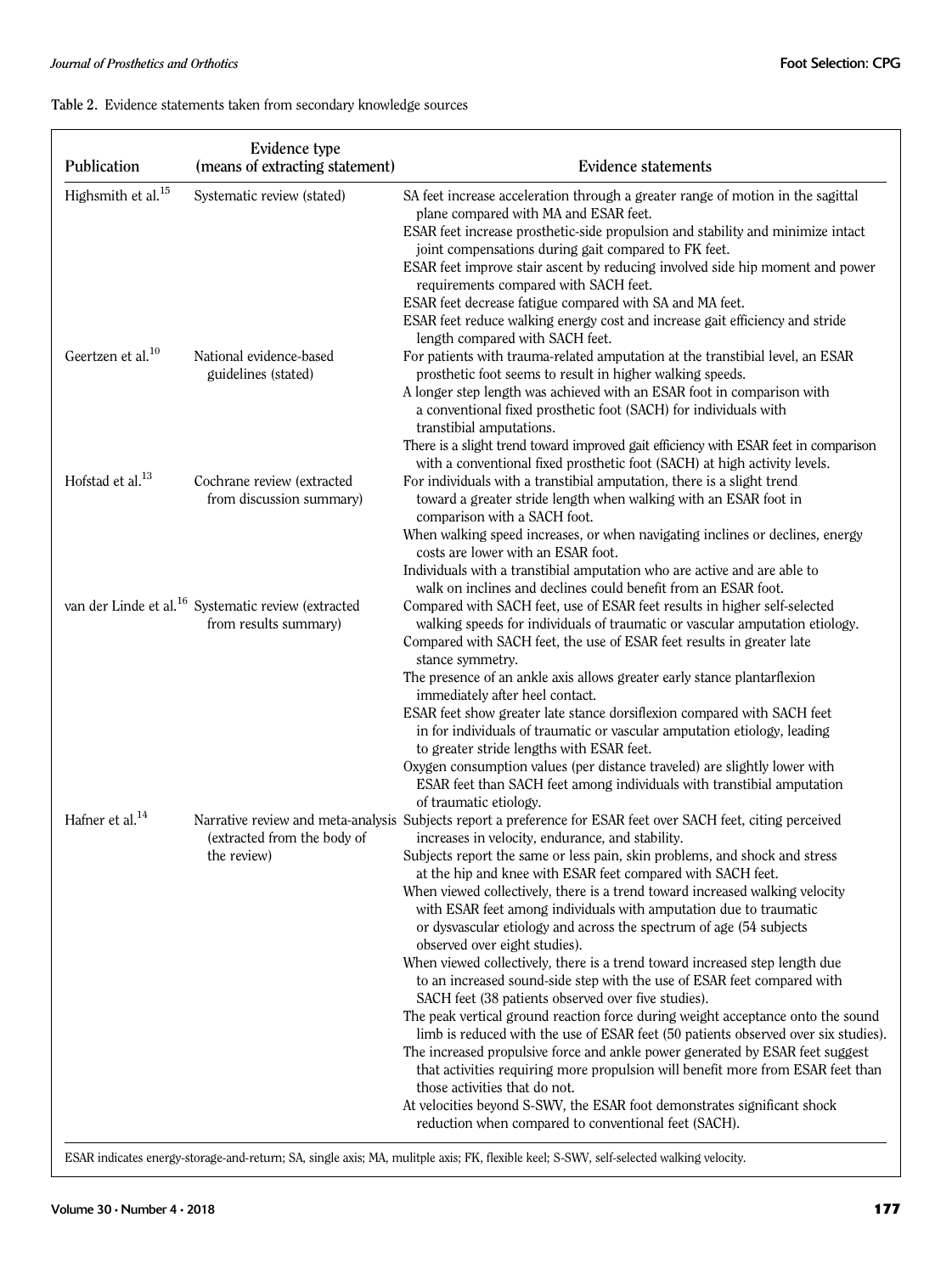- 2. Benefits of treatments: Benefits described in the evidence base include such considerations as self-selected walking velocity, increased stride length, favorable kinematics and kinetics, metabolic improvements, and subjective benefits and preferences.
- 3. Harms of treatments: Harms described in the evidence base include the peak vertical impact forces experienced by the sound-side limb, residual limb pain, skin problems and shock and stress at the hip and knee.

## COMPARATIVE EFFECTIVENESS

Statements of comparative efficacy have largely been drawn between ESAR feet and the other foot types described above and contained in Table 1.

#### BENEFITS

The benefits associated with prosthetic foot types are shown in Table 2 with their sources of evidence. In general, the SACH foot has served as the base of comparison for other foot types. The benefits associated with the single-axis foot type include its ability to rapidly accommodate the ground in the sagittal plane with attendant benefits to stability during loading response.15,16 To the extent that multiple-axis and flexible-keel feet have been represented in secondary knowledge sources, they are seen as a base of comparison for ESAR feet. A single secondary knowledge publication has addressed the benefits of multiaxial ankle function when such elements are attached proximally to a range of prosthetic feet.<sup>15</sup>

The benefits of ESAR feet include increases in self-selected walking speed $10,14,16$  and both perceived and measured improvements in walking efficiency.<sup>14–16</sup> Favorable gait measures include an extended stride length.<sup>10,14–16</sup> Favorable kinetics include increased propulsive properties and walking efficiency during level-ground ambulation,<sup>15</sup> the negotiation of environmental obstacles such as stairs and ramps,<sup>13,15</sup> and at elevated activity levels.10,13,14

#### **HARMS**

The potential harms associated with prosthetic foot type in secondary knowledge sources include both objective measurements and patient-reported outcomes. The magnitude of the initial peak vertical ground reaction force on the sound-side limb has been observed to decrease with the use of ESAR feet.<sup>14</sup> Such forces have been often associated with overuse strain and injury to the contralateral limb.<sup>17</sup> These objective findings are reinforced by patient-reported outcomes of decreased limb pain, skin problems, and shock or stress at the hip and knee with the use of ESAR feet.<sup>14</sup>

# CONSIDERATIONS BY PATIENT TYPE

The benefits ascribed to single-axis feet are limited to those patients with limited ambulatory ability and/or potential whose sagittal plane stability is threatened during loading response.

There is no evidence to suggest that this is a beneficial characteristic for more active walkers with adequate strength and balance. Similarly, the benefits of ESAR feet are largely confined to observations during level-ground walking at active walking velocities, elevated walking speed and activity levels, or during the negotiation of ramps and stairs.

#### RECOMMENDATIONS

Recommendation 1: For patients ambulating at a single speed who require greater stability during weight acceptance because of weak knee extensors or poor balance, a single-axis foot should be considered.

Studies suggest a more rapid sagittal plane rotational acceleration of the foot about the ankle during weight acceptance with the use of a single-axis foot, bringing the prosthetic foot into full contact with the floor more quickly than other prosthetic foot options.15,16 This increased surface area may provide greater stability to those patients with poor balance. In addition, this ankle movement draws the ground reaction force anteriorly, reducing the magnitude of the external knee flexion moment during weight acceptance. This reduces the likelihood of a knee-buckling event, creating a more stable environment for users with weak knee extensors or transfemoral prostheses. However, the abrupt plantarflexion observed with simple single-axis feet may compromise the progression of the center of pressure through stance phase, disrupting the smoothness of gait among patients capable of elevated and/or variable speeds of ambulation.

Recommendation 2: Patients at elevated risks for overuse injury (i.e., osteoarthritis) to the contralateral lower limb and lower back are indicated for an ESAR foot to reduce the magnitude of the cyclical vertical impact forces experienced during weight acceptance.

Studies suggest consistent reductions in the peak ground reaction force experienced by the sound-side limb during weight acceptance with the use of ESAR feet.<sup>14</sup> Patients with higher risks for overuse injury because of elevated activity levels, greater self-selected walking velocities, or younger age (thus anticipating comparatively more years of prosthetic ambulation) stand to benefit the most from the reduced loading forces associated with ESAR feet. Self-report outcomes of decreased pain, skin problems, shock, and stress at the hip and knee with the use of ESAR feet are consistent with these laboratory findings.<sup>14</sup> The shock-absorbing characteristics of ESAR feet seem to be more apparent at speeds exceeding self-selected walking velocities.<sup>14</sup> Likely contributions to the mechanism of impact reduction include consistent observations of increased propulsion from ESAR feet $14,15$  and greater tibial progression into terminal stance without sacrificing ankle moment.<sup>16</sup> both of which collectively reduce the dropoff from the prosthetic foot onto the contralateral limb at the conclusion of the prosthetic step.

Recommendation 3: Neither patient age nor amputation etiology should be viewed as primary considerations in prosthetic foot type.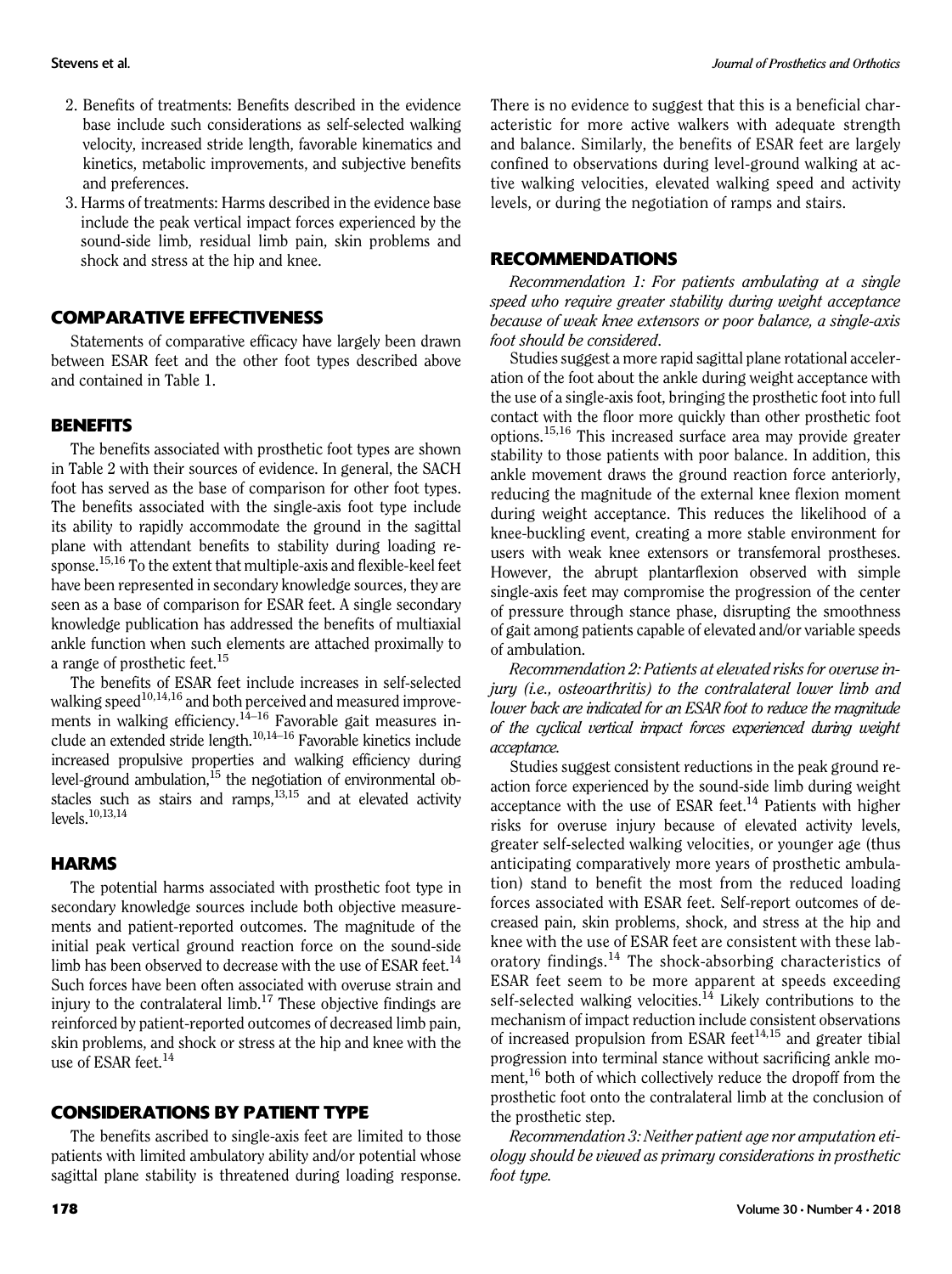#### Journal of Prosthetics and Orthotics Foot Selection: CPG

Several of the comparative benefits associated with ESAR feet relative to alternate feet designs, including elevated self-selected walking speeds and greater limb symmetry in terminal stance, have been observed among patients with both traumatic and dysvascular amputation etiologies.<sup>14,16</sup> Therefore, amputation etiology does not in itself seem to limit the potential beneficial effects associated with ESAR feet. Similarly, studies suggest that the benefits of ESAR feet in increasing self-selected walking speed seem to encompass a broad age range and may be independent of either amputation etiology or age. $^{14}$ 

#### Recommendation 4: Patients capable of variable speed and/or community ambulation are indicated for ESAR feet.

Compared with the other foot designs described in Table 1, ESAR feet have been associated with both perceived and measured increases in self-selected walking speeds. $10,14,16$  Studies suggest that this may be the result of increased step length, predominantly in the step length of the contralateral limb.<sup>10,13,14</sup> Users have subjectively reported increased stability with this foot type relative to other prosthetic foot categories.<sup>14,15</sup> This willingness to increase contralateral step length relative to other foot designs may reflect the user's increased perceived stability when using an ESAR feet.

Lengthening the contralateral step may partially explain the modest reductions experienced in reported and measured oxygen cost, which is the energy expelled to traverse a given distance.<sup>14–16</sup> The comparative benefits of ESAR feet with respect to reduced energy costs of ambulation are more pronounced at elevated walking speeds, $^{13}$  during the negotiation of inclines and declines, $^{13}$  and during stair ascent. $^{15}$ 

#### INCONCLUSIVE AREAS OF EVIDENCE

Most of the published literature on prosthetic foot design consists largely of comparative efficacy trials between SACH feet and ESAR feet. Single-axis, multiple-axis, and flexiblekeel feet, although utilized in prosthetic rehabilitation, are underrepresented in the academic literature. Despite high volumes of use of these foot types, the scientific community has lagged behind in reporting empirical evidence that may coincide or refine anecdotal evidence. Lacking any empirical evidence, the flexible-keel foot type in particular lacks the objective support to justify its specific mention in the guideline beyond its current mention as an existing category of prosthetic foot.

More recent prosthetic foot technologies, including hydraulic ankle-foot units, microprocessor-regulated ankle/feet, and externally powered propulsive ankle/feet continue to emerge in both prosthetic rehabilitation and its associated evidence base. However, these were not included within the scope of the source publications or the resultant CPG. Supplements to prosthetic feet, including vertical shock pylons and multiple-axis ankle units, have received limited treatment within secondary knowledge sources but were not included within the scope of this review.

Importantly, it is recognized that patients are individuals with unique presentations. As such, the noted clinical practice

guidelines are meant to serve only as "guides." They may not apply to all patients and clinical situations. Thus, they are not intended to replace clinical judgment. In addition, it is recognized and planned that the clinical practice guidelines will need to be updated as new evidence emerges surrounding prosthetic feet.

#### **REFERENCES**

- 1. Dillingham T, Pezzin L, MacKenzie EJ. Limb amputation and limb deficiency: epidemiology and recent trends in the United States. South Med J 2002;95:875–883.
- 2. Ziegler-Graham K, MacKenzie EJ, Ephraim PL, et al. Estimating the prevalence of limb loss in the United States: 2005 to 2050. Arch Phys Med Rehabil 2008;89(3):422–429.
- 3. Michael JW, Stevens PM. Lower limb prosthetic components: updated classification and passive, body-powered components. In: Krajbich JI, Pinzur MS, Potter BK, Stevens PM, (Eds.) Atlas of Amputations and Limb Deficiencies: Surgical, Prosthetic, and Rehabilitation Principles. 4th Ed. American Academy of Orthopedic Surgeons: Rosemont, IL; 2015:429–443.
- 4. US Department of Health and Human Services, Agency for Healthcare Quality and Research. National Guideline Clearinghouse. Available at: [https://www.guideline.gov/browse/clinical-specialty](http://). Accessed September 8, 2017.
- 5. Lin RS, Stevens PM, Wininger M, Castiglione CL. Orthotic management of deformational plagiocephaly: consensus clinical standards of care. Cleft Palate Craniofac J 2016;53(4):394–403.
- 6. Stevens P, Rheinstein J, Campbell J. Acute postoperative care of the residual limb following transtibial amputation: a clinical practice guideline. Arch Phys Med Rehabil 2016;97:e21.
- 7. Stevens P, Rheinstein J, Wurdeman S. Prosthetic foot selection for individuals with lower limb amputation: a clinical practice guideline. Arch Phys Med Rehabil 2016;97:e21–e22.
- 8. Sedki I, Fisher K. Developing prescribing guidelines for microprocessorcontrolled prosthetic knees in the South East England. Prosthet Orthot Int 2015;39(3):250–254.
- 9. Geertzen J, van der Linde H, Rosenbrand K, et al. Dutch evidencebased guidelines for amputation and prosthetics of the lower extremity: amputation surgery and postoperative management. Part 1. Prosthet Orthot Int 2015;39(5):351–360.
- 10. Geertzen J, van der Linde H, Rosenbrand K, et al. Dutch evidencebased guidelines for amputation and prosthetics of the lower extremity: rehabilitation process and prosthetics, part 2. Prosthet Orthot Int 2015;39(5):361–371.
- 11. Qaseem A, Snow V, Owens DK, et al. The development of clinical practice guidelines and guidance statements of the American College of Physicians: summary of methods. Ann Intern Med 2010;153:194–199.
- 12. Qaseem A, Humphrey LL, Forciea MA, et al. Treatment of pressure ulcers: a clinical practice guideline from the American College of Physicians. Ann Intern Med 2015;162:370–379.
- 13. Hofstad CJ, Linde H, Limbeek J, Postema K. Prescription of prosthetic ankle-foot mechanisms after lower limb amputation (Review). Cochrane Database Syst Rev 2004;(1):CD003978.